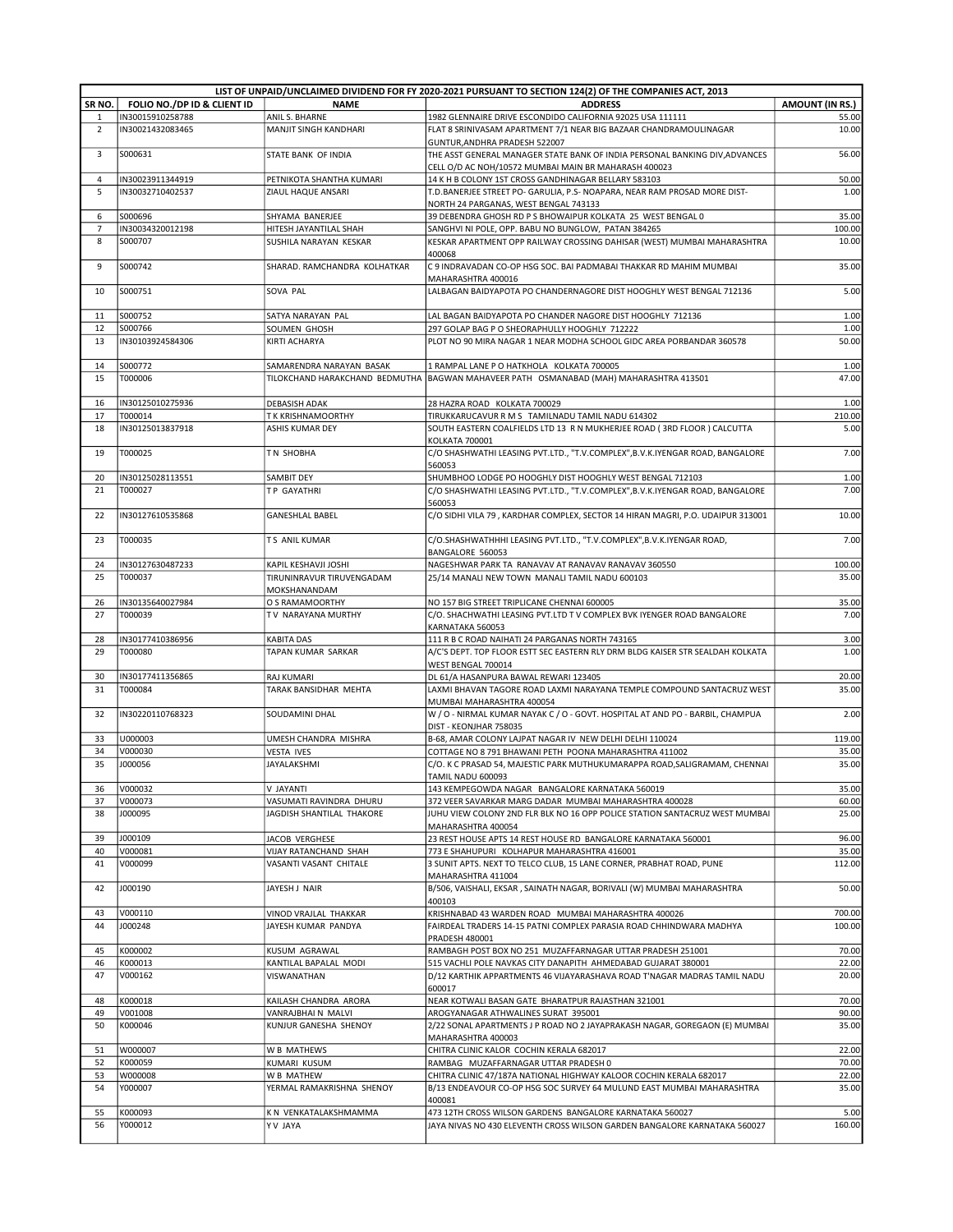|        |                             |                                            | LIST OF UNPAID/UNCLAIMED DIVIDEND FOR FY 2020-2021 PURSUANT TO SECTION 124(2) OF THE COMPANIES ACT, 2013 |                        |
|--------|-----------------------------|--------------------------------------------|----------------------------------------------------------------------------------------------------------|------------------------|
| SR NO. | FOLIO NO./DP ID & CLIENT ID | <b>NAME</b>                                | <b>ADDRESS</b>                                                                                           | <b>AMOUNT (IN RS.)</b> |
| 57     | K000095                     | KRUTTIVENTI PERRAJU                        | RIVER SIDE PERRAJU STREET KAKINADA KARNATAKA 533001                                                      | 70.00                  |
| 58     | Y000031                     | YAKUB MOBIN BHAM                           | C/O KHALIL HARUN PATEL VAHORWAD STREET BAROOLI DIST SURAT, GUJARAT GUJARAT<br>394001                     | 100.00                 |
| 59     | K000124                     | K RAGHUNATH PAI                            | OPP SRI BHUVENDRA MANTAP S L U TAMPA UDIPI S K KARNATAKA 0                                               | 25.00                  |
| 60     | K000135                     | KAMALA SUNDARAM                            | C/O K RAVICHANDRAN A1 208 SOBHA AQUAMARINE OUTERRING ROAD BELLANDUR                                      | 35.00                  |
|        |                             |                                            | BANGALORE 560103                                                                                         |                        |
| 61     | K000170                     | KT SHAMASUNDAR                             | TECHNOPOLYMERS PVT LTD PEENYA INDUSTRIAL ESTATE BANGALORE KARNATAKA<br>560058                            | 35.00                  |
| 62     | K000181                     | KRUTTIVENTI VARA LAKSHMI                   | C/O CAPTAIN K PERRAJU PERRAJU STREET KAKINADA KARNATAKA 533001                                           | 50.00                  |
| 63     | K000201                     | K S VEENA                                  | NO.22, 1ST FLOOR, 4TH FLOOR, J M LANE, BALEPET BANGALORE KARNATAKA 560053                                | 5.00                   |
|        |                             |                                            |                                                                                                          |                        |
| 64     | K000205                     | KALUCHAND                                  | SUNRISE TRADING INC 1ST FLOOR 225 WEST MASI STREET MADURAI 625001                                        | 2.00                   |
| 65     | K000207                     | K KANTA                                    | SUNRISE TRADING INC 1ST FLOOR 225 WEST MASI STREET MADURAI 625001                                        | 1.00                   |
| 66     | K000223                     | KANTILAL KHIMRAJ NAHATA                    | 38-42, POPAT WADI 1ST FLOOR KALBADEVI ROAD MUMBAI MAHARASHTRA 400002                                     | 20.00                  |
| 67     | K000233                     | KANTILAL M SHAH                            | 1127 AXARBHAVAN A POLE NR RANGILA GATE SHAHPUR AHMEDABAD GUJARAT 380001                                  | 2.00                   |
| 68     | K000271                     | K V ASHOK                                  | RAMPRASAD 62, PALACE LOWER ORCHARDS BANGALORE KARNATAKA 560003                                           | 1.00                   |
| 69     | K000325                     | KAMINI PARIKH                              | G-84 GUJARATHI SOCIETY NEHRU ROAD VILE PARLE EAST MUMBAI MAHARASHTRA 400057                              | 100.00                 |
|        |                             |                                            |                                                                                                          |                        |
| 70     | K001009                     | KANTA DEVI PUROHIT                         | 35 SIR HARI RAM GOENKA STREET I ST FLOOR CALCUTTA 700007                                                 | 1.00                   |
| 71     | L000005                     | LAXMAN DNYANDEO SAWANT                     | 6 LAXMI NIWAS TILAKNAGAR AAREY ROAD GOREGOAN EAST MUMBAI MAHARASHTRA                                     | 70.00                  |
|        |                             |                                            | 400063                                                                                                   |                        |
| 72     | L000015                     | LACHMIBAI KHANCHAND HARDASANI              | 1/4 NAVJIVAN COLONY MORI ROAD MAHIM MUMBAI MAHARASHTRA 400016                                            | 110.00                 |
| 73     | L000031                     | LAXMAN RAMBHAN CHAKANE                     | B7 NARMADA APARTMENTS PATIL COLONY LANE NO 1 COLLEGE ROAD NASIK                                          | 70.00                  |
|        |                             |                                            | MAHARASHTRA 422005                                                                                       |                        |
| 74     | L000035                     | LAWRENCE SANTANA DIAS                      | HOUSE NO 8 2ND FLOOR 3RD MARINE STREET DHOBITALAO MUMBAI MAHARASHTRA<br>400002                           | 35.00                  |
| 75     | L000042                     | LV KRISHNAJI RAO                           | NO 2089 EAST END B MAIN IXTH BLOCK JAYANAGAR BANGALORE KARNATAKA 560069                                  | 1.00                   |
| 76     | M000153                     | MHAPANKAR PRATAP RAGHUNATH                 | MAHAVIR NAGAR BLDG NO D/1 4TH FLOOR FLAT NO 41 MANPADA ROAD DOMBIVLI (E)                                 | 2.00                   |
| 77     | M000156                     | MOHAMMED RAISE                             | MAHARASHTRA 421201<br>C/O GULAM NABI KHAN UNION BANK OF INDIA 15 INDIA EXCHANGE PLACE KOLKATA            | 35.00                  |
| 78     | M000157                     | M RAMANANDAN                               | WEST BENGAL 700001<br>PEOPRIETOR SRI VENKATESWARA STORES & AGENCIES 116 BAZAAR ROAD POLLACHI             | 70.00                  |
|        |                             |                                            | COIMBATORE TAMIL NADU 642001                                                                             |                        |
| 79     | M000179                     | MADHU SUDAN CHAKRAVARTI                    | 1 BRINDABAN BOSE LANE KOLKATA WEST BENGAL 700006                                                         | 25.00                  |
| 80     | M000190                     | M S KRISHNA MURTHY JAHGIRDAR               | C/O JAHGIRDAR & CO STOCK&SHARE BROKERS 21 2ND MAIN ROAD, SESHADRIPURAM                                   | 20.00                  |
| 81     | M000191                     | M S LALITHAMMA                             | BANGALORE KARNATAKA 560020<br>21 II MAIN ROAD SESHADRIPURAM BANGALORE KARNATAKA 560020                   | 60.00                  |
| 82     | M000274                     | MOHIT GULATI                               | C-93 WEST PATEL NAGAR NEW DELHI DELHI 110008                                                             | 50.00                  |
| 83     | M000305                     | MONISHA DANIEL                             | "MATRI DAN" KALITALA LANE PO & DISTRICT HOOGHLY WEST BENGAL WEST BENGAL<br>712103                        | 140.00                 |
| 84     | M000336                     | MIRA DALDANI                               | H-22 JANGPURA EXTN. NEW DELHI DELHI 110014                                                               | 25.00                  |
| 85     | M000354                     | MEENA MOTWANI                              | MATRU ASHISH HATHI COLONY JAMNAGAR GUJARAT 361005                                                        | 50.00                  |
| 86     | M000382                     | MAHENDRA SANGHI                            | RADHAKUNJ 8/4 YESHWANT NIWAS ROAD INDORE MADHYA PRADESH 452003                                           | 35.00                  |
| 87     | M000394                     | MAYUR M HINDUJA                            | 509 RMV EXT. I 8TH MAIN, 10TH CROSS BANGALORE KARNATAKA 560080                                           | 10.00                  |
| 88     | N000064                     | NARSINH NARAYAN PATIL                      | C/O B N PATIL 14 GEETANJALI BANDRA RECLAMATION MUMBAI MAHARASHTRA 400050                                 | 25.00                  |
|        |                             |                                            |                                                                                                          |                        |
| 89     | N000069                     | N P GANGADHARAIAH                          | 403 PRABHU NILAYA SUNRISE SCHOOL ROAD NELAMANGALA BANGALORE DIST<br>KARNATAKA 562123                     | 14.00                  |
| 90     | N000078                     | NARAYAN RANGNATH KESKAR                    | KESKAR HOUSE DAHISAR WEST NEAR RLY CROSSING MUMBAI MAHARASHTRA 400068                                    | 25.00                  |
| 91     | N000087                     | N SHAMANNA REDDY                           | NO 57 A NARAYANAPURAM DURAVANI NAGAR PO BANGALORE KARNATAKA 560016                                       | 1.00                   |
| 92     | N000115                     | NASEEM YUSUF MERCHANT                      | RIJHUMAL MANSION 1ST FLOOR BEHIND JASLOK HOSPITAL 15 B PEDDER ROAD MUMBAI                                | 70.00                  |
|        |                             |                                            | MAHARASHTRA 400026                                                                                       |                        |
| 93     | N000125                     | N UPENDRA NAYAK                            | NO 19 UPSTAIRS 12TH CROSS SWIMMING POOL EXTN MALLESWARAM BANGALORE<br>KARNATAKA 560003                   | 25.00                  |
| 94     | N000262                     | NIRAJ JHUNJHUNWALA                         | 12/14 DHANJI STREET REFINERY BUILDING 3RD FLOOR 2ND AGIARY LANE MUMBAI 400083<br>MAHARASHTRA 0           | 50.00                  |
| 95     | N000242                     | NIRAJ JHUNJHUNWALA                         | 12/14, DHANJI STREET REFINERY BUILDING 3RD FLOOR 2ND AGIARY LANE MUMBAI<br>MAHARASHTRA 400003            | 100.00                 |
| 96     | N000273                     | NAJU KAIKHUSHRU DUBASH                     | 12 GOOL MAHAL BLOCK A 2ND FLOOR SLEATER ROAD GRANT ROAD MUMBAI                                           | 84.00                  |
| 97     | N001012                     | N HARSHPAL SHAH                            | <b>MAHARASHTRA 7</b><br>C/O NEMICHAND J SHAH VEERANNA COMPLEX BAZAR ROAD BANGARPET 563114                | 25.00                  |
| 98     | P000016                     | PRABHAKAR BHALCHANDRA JOSHI                | C/O SUNIL JOSHI 162 JAI BAJRANG NAGAR INDORE MADHYA PRADESH 452008                                       | 35.00                  |
| 99     | P000038                     | PARSHOTAM DASS MAHAJAN                     | 345 NILGIRI APARTMENTS ALAKNANDA NEW DELHI DELHI 110019                                                  | 35.00                  |
| 100    | P000050                     | PRITAMDAS G RAMNANI                        | BLOCK NO 23 HOUSE NO 15 OLD RAJENDER NAGAR NEW DELHI DELHI 110060                                        | 175.00                 |
| 101    | P000067                     | PUNNAIPAKKAM KOTHANDAPANI<br><b>BASKAR</b> | Y-147 ANNA NAGAR MADRAS TAMIL NADU 600040                                                                | 35.00                  |
| 102    | P000073                     | PRABHAT KUMAR KUNDU                        | SONAR TARI FLAT NO 202 228 KENDUA MAIN ROAD GARIA KOLKATA 700084                                         | 35.00                  |
| 103    | P000084                     | PANACHAND LADHABHAI MARU                   | 15 DAMANI ESTATE 3RD FLOOR AGRA ROAD THANA C RLY THANA MAHARASHTRA 400601                                | 35.00                  |
| 104    | P000096                     | PEER MOHAMED SEGU                          | NO 20 WEST SEVENTH CROSS ST SHENOY NAGAR MADRAS TAMIL NADU 600050                                        | 35.00                  |
| 105    | P000098                     | PICHUIYER NATARAJAN                        | 11-3-370/1 SRINIVASANAGAR COLONY SECUNDERABAD ANDHRA PRADESH 500025                                      | 35.00                  |
|        |                             |                                            |                                                                                                          |                        |
| 106    | P000119                     | PRABA R BELGAURKAR                         | 3A JAI HIND ESTATE 4TH FLR BLOCK NO 1 BHULESHWAR MUMBAI MAHARASHTRA 400002                               | 25.00                  |
| 107    | P000133                     | PETNIKOTA SREENIVASULU SETTY               | 14 K H B COLONY (BY THE SIDE OF WOMENS COLLEGE) I CROSS, GANDHINAGAR BELLARY                             | 18.00                  |
|        |                             |                                            | KARNATAKA 583103                                                                                         |                        |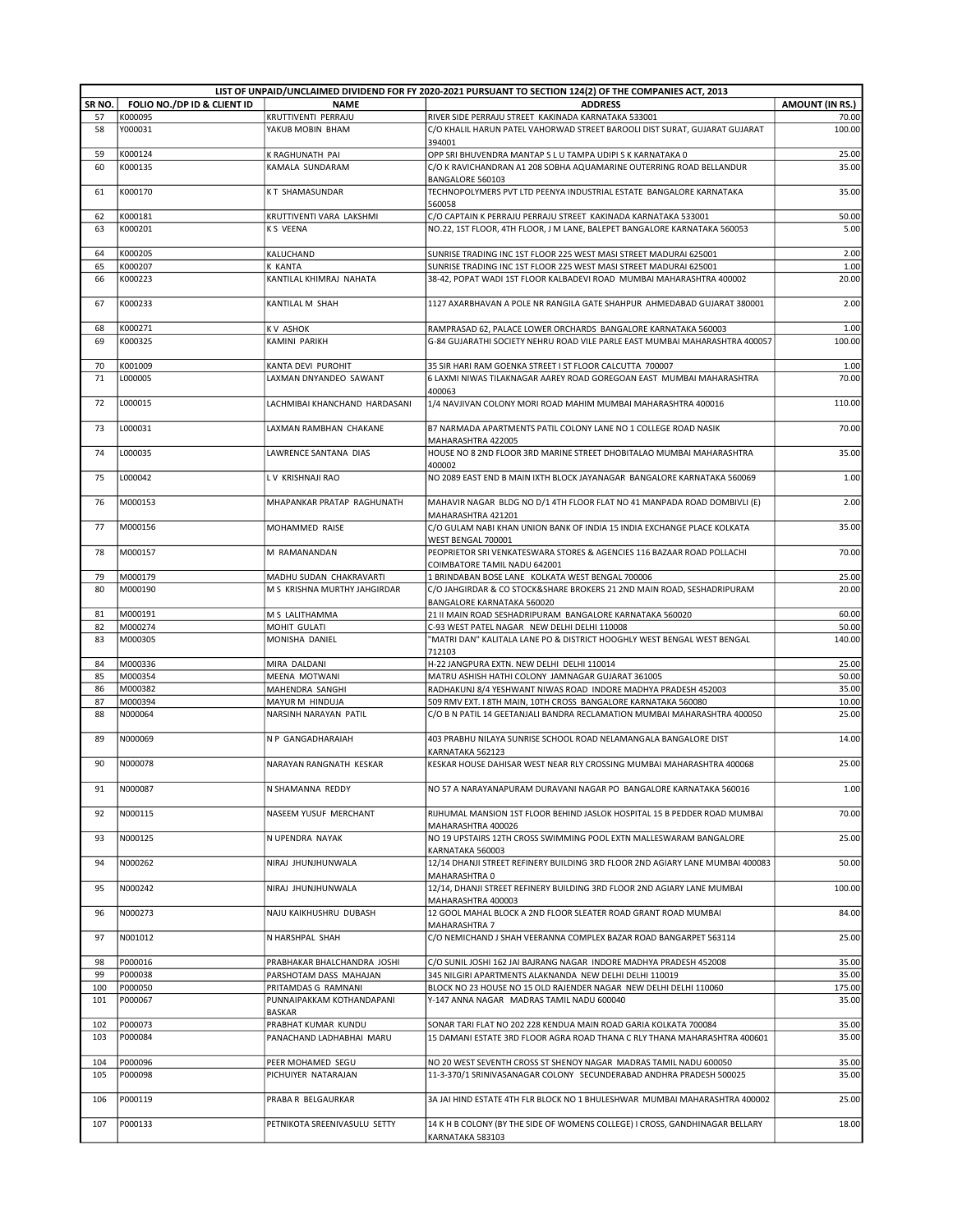|            |                             |                                                       | LIST OF UNPAID/UNCLAIMED DIVIDEND FOR FY 2020-2021 PURSUANT TO SECTION 124(2) OF THE COMPANIES ACT, 2013                                              |                        |
|------------|-----------------------------|-------------------------------------------------------|-------------------------------------------------------------------------------------------------------------------------------------------------------|------------------------|
| SR NO.     | FOLIO NO./DP ID & CLIENT ID | <b>NAME</b>                                           | <b>ADDRESS</b>                                                                                                                                        | <b>AMOUNT (IN RS.)</b> |
| 108        | P000165                     | PRATAP NARAYAN KAPOOR                                 | 34 DURGAPUR COLONY NEW ALIPORE KOLKATA WEST BENGAL 700053                                                                                             | 20.00                  |
| 109        | P000220                     | P K VISWANATHAN                                       | FLAT-2, GROUND FLOOR PLOT 268, NAND DEEP SION (W) MUMBAI MAHARASHTRA 400022                                                                           | 50.00                  |
| 110        | P000230                     | PRABHA R PAREKH                                       | 5, VINAY, 68, TILAK ROAD NEAR LION'S PARK GHATKOPAR EAST, BOMBAY MAHARASHTRA<br>400077                                                                | 50.00                  |
| 111        | P000273                     | PRANJIVANDAS G DAMANIA                                | 16D ARVIND NIWAS CHOWPATI MUMBAI MAHARASHTRA 400009                                                                                                   | 1.00                   |
| 112        | P000303                     | PARESH M THAKKAR                                      | A/5/51, SHASTRI NAGAR, R N GANDHI ROAD, BEHIND O N G C, VIDYAVIHAR (E) MUMBAI<br>MAHARASHTRA 400077                                                   | 100.00                 |
| 113        | P000352                     | PRADEEP KUMAR GUPTA                                   | KRISHNA MEDICAL HALL KACHAHRI ROAD P O & DIST BEGUSARAI 851101 BIHAR 0                                                                                | 60.00                  |
| 114        | P001014                     | PRANAB KUMAR DUTT                                     | 12 LANIN SARANI KOLKATA 700013                                                                                                                        | 1.00                   |
| 115        | R000008                     | RAVINDRA BHOLANATH ACHARYA                            | KAPIL RATNA II FLOOR OPP STATE BANK OF INDIA VEER SAVARKAR MARG, DADAR                                                                                | 20.00                  |
|            |                             |                                                       | MUMBAI MAHARASHTRA 400028                                                                                                                             |                        |
| 116        | R000019                     | RAMESH CHANDRA                                        | RAMBAG MUZAFFARNAGAR UTTAR PRADESH 251001                                                                                                             | 70.00                  |
| 117        | R000023                     | R CHANDRA SEKARAN                                     | NO 967 2 K CROSS ROAD SANDEEP BDA LAYOUT IST STAGE BANASWADI BANGALORE<br>KARNATAKA 560043                                                            | 35.00                  |
| 118        | R000036                     | <b>RUPI GHOSE</b>                                     | 79/4/3A RAJA NABA KISSEN STREET KOLKATA WEST BENGAL 700005                                                                                            | 50.00                  |
| 119        | R000037                     | RAMNATH GOVIND KARE                                   | DROGARIA SALCETE P O BOX 42 MARGOA GOA GOA 403601                                                                                                     | 50.00                  |
| 120        | R000059                     | R MEERA                                               | 174, SRINIDHI G K W LAYOUT VIJAYANAGAR BANGALORE KARNATAKA 560040                                                                                     | 63.00                  |
| 121        | R000064                     | REHEMAT M CURMALLY                                    | 4 RUKIYA MANZIL 61A B DESAI ROAD MUMBAI MAHARASHTRA 400026                                                                                            | 50.00                  |
| 122        | R000086                     | RUSTOM NOWROZJEE NEKOO                                | H-BLOCK FLAT NO 11 NOWROZ BAUG LAL BAUG MUMBAI MAHARASHTRA 400012                                                                                     | 50.00                  |
| 123        | R000089                     | RADHA N REDDY                                         | 432/34 11TH CROSS WILSON GARDENS BANGALORE KARNATAKA 560027                                                                                           | 7.00                   |
| 124        | R000116                     | RAMANLAL RAICHAND SHAH                                | TRIVENI F BLOCK R NO 3A 60 WALKESHWAR ROAD MUMBAI MAHARASHTRA 400006                                                                                  | 1.00                   |
| 125        | R000122                     | RAMAN SHANKAR CHOWDHURY                               | 79/4B LOWER CIRCULAR ROAD KOLKATA WEST BENGAL 700014                                                                                                  | 35.00                  |
| 126        | R000127                     | RAMAMURTHYAIYAR SWAMINATHAN                           | FLAT-3, ROOPASRI 42, GOVINDAPPA ROAD BANGALORE KARNATAKA 560004                                                                                       | 35.00                  |
| 127        | R000135                     | RAGHUNATH SHANKAR NAKHE                               | C/O DR.PADALIKAR, FLAT NO 4, SUMATI VASANT APARTMENTS, PATIL LANE 3, COLLEGE<br>ROAD, NASIK 422005                                                    | 35.00                  |
| 128        | R000145                     | RAMESH VANDRAVAN MANIAR                               | C/O M/S R P SHAH & CO CHARTERED ACCOUNTANTS 35, 3RD FLOOR, TARDEO, A C<br>MARKET MUMBAI 400034                                                        | 84.00                  |
| 129        | R000157                     | RAKSHA JAMSHAD KHODAI                                 | BLOCK NO P-1 MODEL HOUSE PROCTOR ROAD MUMBAI MAHARASHTRA 400004                                                                                       | 35.00                  |
| 130        | R000209                     | RAVIKANT CHOUDHARY                                    | 51 ELEPHANT GATE STREET 1ST FLOOR SOWKARPET MADRAS TAMIL NADU 600079                                                                                  | 10.00                  |
| 131        | R000226                     | RAAMDEO AGRAWAL                                       | 401-B NATWAR CHAMBERS 94 NAGINDAS MASTER ROAD FORT MUMBAI MAHARASHTRA<br>400023                                                                       | 20.00                  |
| 132        | R000251                     | RAJENDRA PRAFULCHANDRA PAREKH                         | BLDG NO 14 FLAT NO 52 5TH FL H I G SUNRISE CHS K C MARG BANDRA RECLAMA WEST<br>BANDRA BOMBAY MAHARASHTRA 400050                                       | 560.00                 |
| 133        | R000256                     | RAJIV NAIR                                            | F-9/10, VASANT VIHAR NEW DELHI DELHI 110057                                                                                                           | 84.00                  |
| 134        | R000325                     | RADHEY LAL                                            | 3-LF, TODAR MAL ROAD NEW DELHI DELHI 110001                                                                                                           | 100.00                 |
| 135        | R000365                     | RAMESH UDHAVDAS                                       | 14/2 NEEL BLDG. 180-A POLICE STN.RD VILE PARLE (WEST) MUMBAI MAHARASHTRA                                                                              | 100.00                 |
|            |                             |                                                       | 400056<br>C/O DR R K NAGORI JUNI DHAN MANDHI PUNCH MANDIROKI GALI JODHPUR 342001                                                                      |                        |
| 136        | R000382                     | RAJEEV AGARWAL                                        |                                                                                                                                                       | 100.00                 |
| 137        | R000430                     | RAM PRAKASH SINGHANIA                                 | RAJASTHAN 0<br>AASHIRWAD APARTMENTS FLAT NO 9A 4TH FLOOR BC-82 KAMAL PARK POST OFFICE                                                                 | 1.00                   |
| 138        | S000007                     | SIMPLICIO ALMEIDA                                     | PRAFULLA KANNAN KESTOPUR KOLKATA 700101<br>2/A MERRY BLESSINGS 65 AMBOLI ANDHERI WEST MUMBAI MAHARASHTRA 400058                                       | 35.00                  |
|            |                             |                                                       |                                                                                                                                                       |                        |
| 139        | S000046                     | SATISH CHANDER ANAND                                  | 66 EAST AVENUE ROAD PUNJABI BAGH DELHI DELHI 110026                                                                                                   | 35.00                  |
| 140        | S000071                     | SURESH DATTATRAYA KULKARNI                            | 7/103 SIDDHARTH NAGAR IV GOREGAO WEST MUMBAI MAHARASHTRA 400062                                                                                       | 35.00                  |
| 141        | S000102                     | SHARDALAXMI HIMATLAL SHAH                             | C/O HIMSON ELECTRONICS 114 DHIRUBHAI PARIKH MARG 1ST CROSS LANE 4TH FLOOR<br>MUMBAI MAHARASHTRA 400002                                                | 280.00                 |
| 142        | S000130                     | SURESH KUMAR KAD                                      | KADNIWAS SARDAR PATEL MARG SAHARANPUR UTTAR PRADESH 247001                                                                                            | 35.00                  |
| 143        | S000152                     | SHANTI LAL KOTHARI                                    | C/O.PAXAL CHEMICAL IND.(P) LTD NO1/1 VINAYAKA TOWER 1ST CROSS GANDHINAGAR                                                                             | 7.00                   |
|            |                             |                                                       | BANGALORE KARNATAKA 560009                                                                                                                            |                        |
| 144<br>145 | S000186                     | SATYA NARAYAN CHATTERJEE                              | 1/5A GANGULY PARA LANE KOLKATA WEST BENGAL 700002                                                                                                     | 70.00                  |
| 146        | S000208<br>S000221          | SAKTI PRASAD GHOSH<br>SIVARAM RANGACHARI              | 3A INDRA ROY ROAD KOLKATA WEST BENGAL 700025<br>4/2 JAGGANATHAN ROAD NUNGAMBAKKAM MADRAS TAMIL NADU 600034                                            | 35.00<br>70.00         |
| 147        | S000227                     | SUDHA RAVINDRA AMONKER                                | A-6 SKYLAND CO OP SOCIETY NEXT TO FIRE BRIGATE STATION S V ROAD, ANDHERI (W)                                                                          | 35.00                  |
| 148        | S000274                     | SUNDARAM SUBRAMANIAM MADURAI                          | MUMBAI MAHARASHTRA 400058<br>48 KAKA THOPU STREET MADURAI TAMIL NADU 625001                                                                           | 35.00                  |
| 149        | S000279                     | SAVITABEN SHANKARBHAI PATEL                           | ARASKAR BLOCK SAMANT WADI DIXIT ROAD, VILE PARLE (E) MUMBAI MAHARASHTRA                                                                               | 35.00                  |
| 150        | S000302                     | SHIBRUR VARADARAYA KAMATH                             | 400057<br>SHREERAVI, NO 1071/35, 26TH MAIN 35, 'D' CROSS, IV 'T' BLOCK JAYANAGAR BANGALORE                                                            | 25.00                  |
| 151        | S000304                     | SHREEKANT VASANTLAL MEHTA                             | KARNATAKA 560041<br>MALVI RANCHODDAS & CO ADVOCATE SOLICITORS & NOTARY YUSUF BUILDING 3RD                                                             | 200.00                 |
|            |                             |                                                       | FLOOR, M G ROAD MUMBAI MAHARASHTRA 400023                                                                                                             |                        |
| 152<br>153 | S000327<br>S000054          | SHANTABAI YASHWANT ANGLE                              | GANGOTRI DR A G BORKER RD PANAJI GOA GOA 403501                                                                                                       | 40.00<br>14.00         |
| 154        | S000378                     | SHARATH CHANDRA PATEL<br>SAKET TARUNKUMAR SHAH        | 68/20 V CROSS HANUMANTHANAGAR BANGALORE KARNATAKA 560019<br>B-61 SOMESHAWARA COMPLEX 1 132 FEET SATELITE OFF ROAD AHMEDABAD GUJARAT                   | 50.00                  |
|            | S000419                     | S P RAMACHANDRAN                                      | 380019                                                                                                                                                |                        |
| 155<br>156 | S000514                     | S N KRISHNA MURTHY                                    | XL1/215 BHARATHIYAR ROAD ERNAKULAM KERALA 682035<br>NO 26, SHANBOGUE S NARAYANA RAO LAY HOSEKERE HALLI, BSKIII STAGE II PHASE                         | 50.00<br>7.00          |
|            |                             |                                                       | BANGALORE KARNATAKA 560085                                                                                                                            |                        |
| 157        | S000563                     | SHOBHANA B DATTANI                                    | C/O KARSHANDAS VALLABHDAS DATTNI GRAJN MARKET, JAMNAGAR GUJARAT 361001                                                                                | 100.00                 |
| 158<br>159 | S000576<br>S000588          | SARA MOHAMEDBHOY SHAIKHALI<br>SMITA JITENDRA SANGHAVI | M J PATEL HOUSE, 4TH FLOOR 177/79 NAGDEVI STREET MUMBAI MAHARASHTRA 400003<br>65 - B-PALAN SOJPAR BLDG. S K BOLE ROAD DADAR MUMBAI MAHARASHTRA 400028 | 7.00<br>1,450.00       |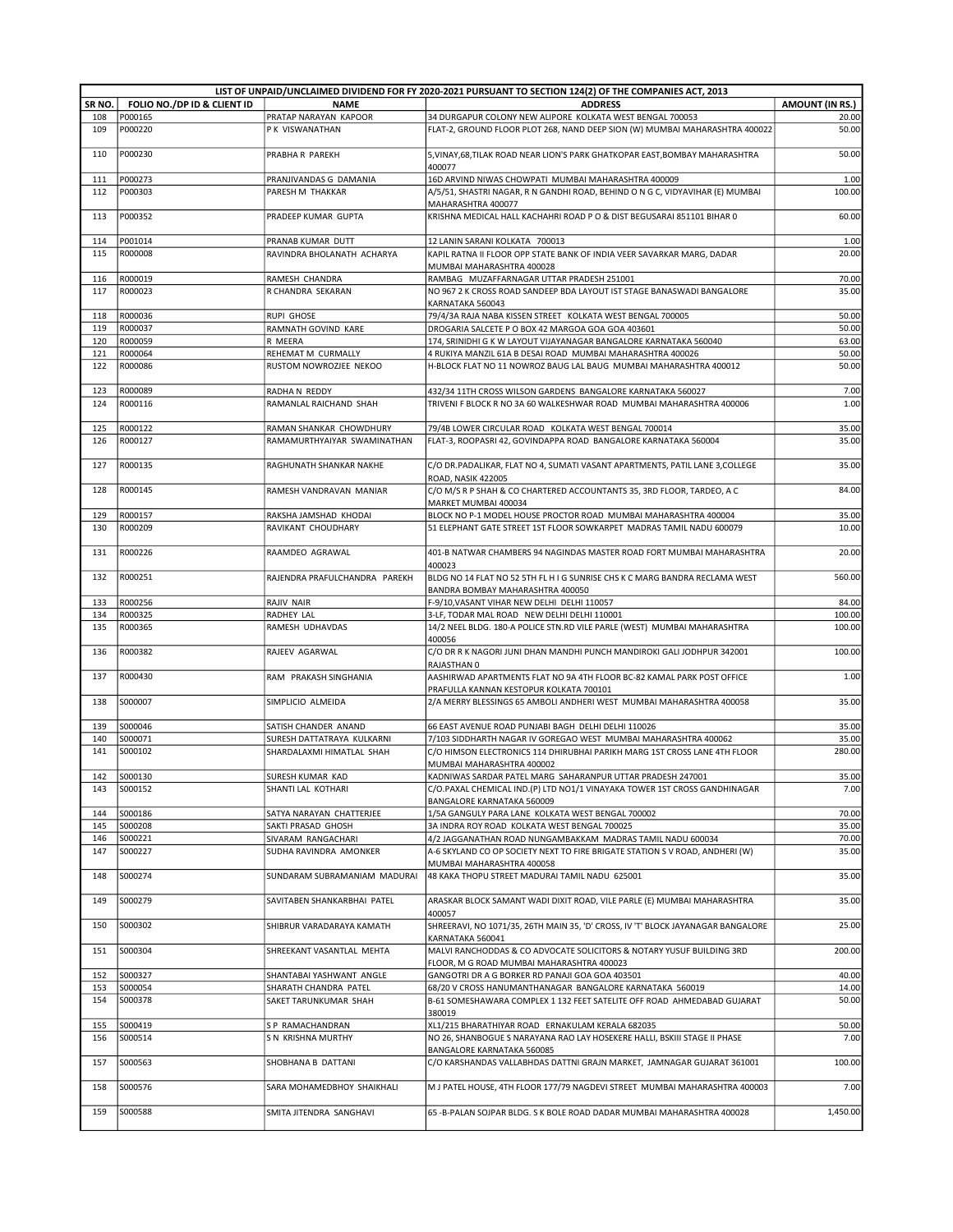|            |                             |                                  | LIST OF UNPAID/UNCLAIMED DIVIDEND FOR FY 2020-2021 PURSUANT TO SECTION 124(2) OF THE COMPANIES ACT, 2013 |                        |
|------------|-----------------------------|----------------------------------|----------------------------------------------------------------------------------------------------------|------------------------|
| SR NO.     | FOLIO NO./DP ID & CLIENT ID | <b>NAME</b>                      | <b>ADDRESS</b>                                                                                           | <b>AMOUNT (IN RS.)</b> |
| 160        | S000609                     | SAROJ MADHUKANT BHUKHANVALA      | "THE PEERAGE" 86 M V ROAD ANDHERI KURLA ROAD ANDHERI (EAST) MUMBAI                                       | 300.00                 |
|            |                             |                                  | MAHARASHTRA 400093                                                                                       |                        |
| 161        | 0010015                     | SIDNEY PINTO                     | 191 JOLLY MAKER APARTMENT II CUFFE PARADE MUMBAI 400005                                                  | 200.00                 |
| 162        | 0050003                     | SMITA A SHAH<br>DILIP KUMAR SAHA | 6/8 ANANTWADI 33 NAGAR NIWAS BHULESHWAR MUMBAI 400002                                                    | 50.00<br>1.00          |
| 163<br>164 | 0050018<br>0050054          | DIPANKAR DAS                     | P-16 SOUTH END GARDEN PO GARIA CALCUTTA 700084<br>BG/62 SALT LAKE CITY CALCUTTA 700091                   | 1.00                   |
| 165        | 0050065                     |                                  |                                                                                                          | 5.00                   |
| 166        | 0050069                     | SRIKANTA SEN                     | P 12A NEGAJI SUBHAS ROAD BEHALA KOLKATA 700034                                                           | 35.00                  |
|            |                             | MONIMOY CHAKRABARTI              | 1 BRINDABAN BOSE LANE 1ST FLOOR KOLKATA 700006                                                           |                        |
| 167        | 0050078                     | RAJKUMAR SEN                     | SEN LODGE BORAL LANE P O & DIST HOOGHLY 712103                                                           | 1.00                   |
| 168        | 0050103                     | RAJKUMAR SEN                     | SEN LODGE BORAL LANE PO & DIST-HOOGHLY 712103                                                            | 1.00                   |
| 169        | 0050104                     | <b>DEBASISH PAN</b>              | NUTANGRAM PO-MOGRA DIST-HOOGHLY WEST BENGAL 712148                                                       | 1.00                   |
| 170        | 0050105                     | <b>DEBASISH PAN</b>              | NUTANGRAM PO-MOGRA DIST-HOOGHLY WEST BENGAL 712148                                                       | 1.00                   |
| 171        | 0050108                     | <b>DEBASISH PAN</b>              | NUTANGRAM PO-MOGRA DIST-HOOGHLY WEST BENGAL 712148                                                       | 1.00                   |
| 172        | 0050120                     | RAJKUMAR SEN                     | SEN LODGE BORAL LANE CHALKBAZAR HOOGHLY WEST BENGAL 712103                                               | 1.00                   |
| 173        | 0050125                     | MANGALA P GANDHI                 | ROOM 42 AWAS CHS PLOT NO 2 RSC-28 SEC-3 CHARKOP KANDIVALI (W) MUMBAI 400067                              | 20.00                  |
|            |                             |                                  |                                                                                                          |                        |
| 174        | 0050126                     | SUSHRUTH D BELAGUR               | S/O DINESH B R C/O RANGANATHA TRADERS SHOP NO 2 MARKANDAIAH BLDG GANDHI                                  | 25.00                  |
|            |                             |                                  | BAZAR SHIMOGA 577201                                                                                     |                        |
| 175        | 0050145                     | ARUP KUMAR DAS                   | FLAT NO-23 10 RAJA RAJ KRISHNA STREET KOLKATA 700006                                                     | 1.00                   |
| 176        | 0050172                     | ASHIQ HUSSAIN SAIFEE             | C/O SAIFEE STORES 112 CHETAK MARG UDAIPUR (RAJ) 313001                                                   | 35.00                  |
| 177        | 0050177                     | <b>DEBASISH PAN</b>              | VIII NUTANGRAM PO MOGRA DT HOOGHLY W B 712148                                                            | 1.00                   |
| 178        | 0050179                     | <b>DEBASISH PAN</b>              | VIII NUTANGRAM PO MOGRA DT HOOGHLY W B 712148                                                            | 1.00                   |
| 179        | 0050180                     | DEBASISH PAN                     | VIII NUTANGRAM PO MOGRA DT HOOGHLY W B 712148                                                            | 1.00                   |
| 180        | 0050182                     | <b>DEBASISH PAN</b>              | VIII NUTANGRAM PO MOGRA DT HOOGHLY W B 712148                                                            | 1.00                   |
| 181        | 0050183                     | <b>DEBASISH PAN</b>              | VIII NUTANGRAM PO MOGRA DT HOOGHLY W B 712148                                                            | 1.00                   |
| 182        | 0050184                     | DEBASISH PAN                     | VIII NUTANGRAM PO MOGRA DT HOOGHLY W B 712148                                                            | 1.00                   |
| 183        | 0050200                     | <b>DEBASISH PAN</b>              | VIII NUTANGRAM PO MOGRA DT HOOGHLY W B 712148                                                            | 1.00                   |
| 184        | 0050201                     | <b>DEBASISH PAN</b>              | VIII NUTANGRAM PO MOGRA DT HOOGHLY W B 712148                                                            | 1.00                   |
| 185        | 0050202                     | <b>DEBASISH PAN</b>              | VIII NUTANGRAM PO MOGRA DT HOOGHLY W B 712148                                                            | 1.00                   |
| 186        | 0050211                     | ALPANA CHAKRABORTTY              | VILL-MERIA PO-AKNA PS-POLBA DIST-HOOGHLY 712148                                                          | 1.00                   |
| 187        | 0050344                     | ALPANA CHAKRABORTTY              | MERIA PO AKNA DT HOOGHLY 712148                                                                          | 1.00                   |
| 188        | 0050417                     | ALPANA CHAKRABORTTY              | MERIA PO-AKNA DT-HOOGHLY 712148                                                                          | 1.00                   |
| 189        | 0050435                     | ALPANA CHAKRABORTTY              | MERIA PO AKNA DT HOOGHLY 712148                                                                          | 1.00                   |
| 190        | 0050436                     | ALPANA CHAKRABORTTY              | MERIA PO AKNA DT HOOGHLY 712148                                                                          | 1.00                   |
| 191        | 0050437                     | ALPANA CHAKRABORTTY              | MERIA PO AKNA DT HOOGHLY 712148                                                                          | 1.00                   |
| 192        | 0050439                     | ALPANA CHAKRABORTY               | MERIA PO AKNA DT HOOGHLY 712148                                                                          | 1.00                   |
| 193        | 0050440                     | ALPANA CHAKRABORTTY              | MERIA PO AKNA DT HOOGHLY 712148                                                                          | 1.00                   |
| 194        | 0050441                     | ALPANA CHAKRABORTTY              | MERIA PO AKNA DT HOOGHLY 712148                                                                          | 1.00                   |
| 195        | 0050442                     | ALPANA CHAKRABORTTY              | MERIA PO AKNA DT HOOGHLY 712148                                                                          | 1.00                   |
| 196        | 0050443                     | ALPANA CHAKRABORTTY              | MERIA PO AKNA DT HOOGHLY 712148                                                                          | 1.00                   |
| 197        | 0050445                     | ALPANA CHAKRABORTTY              | MERIA PO AKNA DT HOOGHLY 712148                                                                          | 1.00                   |
| 198        | 0050446                     | ALPANA CHAKRABORTTY              | MERIA PO AKNA DT HOOGHLY 712148                                                                          | 1.00                   |
| 199        | 0050447                     | ALPANA CHAKRABORTTY              | MERIA PO AKNA DT HOOGHLY 712148                                                                          | 1.00                   |
| 200        | 0050474                     | ALPANA CHAKRABORTTY              | MERIA PO-AKNA DT-HOOGHLY W B 712148                                                                      | 1.00                   |
| 201        | 0050484                     | ALPANA CHAKRABORTTY              | MERIA PO-AKNA DT-HOOGHLY W B 712148                                                                      | 1.00                   |
| 202        | 0050508                     | P L LADIA HUF                    | 14/6 SOVARAM BYSACK STREET KOLKATA 700007                                                                | 1.00                   |
| 203        | 0050538                     | AVRA GANGULY                     | 9/4 THAKUR DAS DATTA 1ST LANE KADAMTALA HOWRAH 711101                                                    | 70.00                  |
| 204        | 0050571                     | <b>BISWANATH GHOSH</b>           | C/O DEBASISH PAN NUTUNGRAM PO-MOGRA DIST-HOOGHLY (WB) 712148                                             | 1.00                   |
| 205        | 0050572                     | <b>BISWANATH GHOSH</b>           | C/O DEBASISH PAN NUTUNGRAM PO-MOGRA DIST-HOOGHLY (WB) 712148                                             | 1.00                   |
| 206        | 0050573                     | <b>BISWANATH GHOSH</b>           | C/O DEBASISH PAN NUTUNGRAM PO-MOGRA DIST-HOOGHLY (WB) 712148                                             | 1.00                   |
| 207        | 0050574                     | <b>BISWANATH GHOSH</b>           | C/O DEBASISH PAN NUTUNGRAM PO-MOGRA DIST-HOOGHLY (WB) 712148                                             | 1.00                   |
| 208        | 0050575                     | <b>BISWANATH GHOSH</b>           | C/O DEBASISH PAN NUTUNGRAM PO-MOGRA DIST-HOOGHLY (WB) 712148                                             | 1.00                   |
| 209        | 0050577                     | <b>BISWANATH GHOSH</b>           | C/O DEBASISH PAN NUTUNGRAM PO-MOGRA DIST-HOOGHLY (WB) 712148                                             | 1.00                   |
| 210        | 0050578                     | <b>BISWANATH GHOSH</b>           | C/O DEBASISH PAN NUTUNGRAM PO-MOGRA DIST-HOOGHLY (WB) 712148                                             | 1.00                   |
| 211        | 0050579                     | <b>BISWANATH GHOSH</b>           | C/O DEBSISH PAN NUTUNGRAM PO MOGRA DIST-HOOGHLY (WB) 712148                                              | 1.00                   |
| 212        | 0050580                     | <b>BISWANATH GHOSH</b>           | C/O DEBASISH PAN NUTUNGRAM PO-MOGRA DIST-HOOGHLY (WB) 712148                                             | 1.00                   |
| 213        | 0050625                     | NILAM SINGHANIA                  | 13/74/2 RAJARHAAT ROAD JAYANAGRA CHOWMATHA MORE KAMLA KUNJ 3RD FLOOR                                     | 3.00                   |
|            |                             |                                  | KOLKATA-590                                                                                              |                        |
| 214        | 0050664                     | SWARNA LATHA BRAMADEVIAH         | NO-7 7TH CROSS 1ST FLOOR 1ST MAIN PRASHANT NAGAR VIJAYNAGAR NORTH                                        | 4.00                   |
|            |                             |                                  | BANGALORE 560019                                                                                         |                        |
| 215        | 0050672                     | SASHIKANT JAIKISAN PANCHAL       | 28 SURAJ BUILDING ELPHINSTONE ROAD MUMBAI 400013                                                         | 70.00                  |
| 216        | 1201090000348533            | ANILBHAI HASMUKHBHAI PATEL       | A/4, ANAND NAGAR SOCIETY NEAR BALADEVI MANDIR BARDOLI, DIST-SURAT SURAT                                  | 150.00                 |
|            |                             |                                  | <b>GUJARAT 394601</b>                                                                                    |                        |
| 217        | 1202000000191317            | <b>DILIP P PATIL</b>             | HANUMAN NAGAR, WANJOLA ROAD, BHUSAWAL, JALGAON MAHARASHTRA 425201                                        | 5.00                   |
|            |                             |                                  |                                                                                                          |                        |
| 218        | 1203410000016641            | <b>ARUN PRASAD SHAW</b>          | 23/1B/H/11, COSSIPUR ROAD KOLKATA WEST-BENGAL 700002                                                     | 1.00                   |
| 219        | 1203800000125593            | KULDIP RAJ MAHAJAN               | S\O RAM RATTAN H NO-140 NEAR RAM LILA GROUND SBS NAGAR PATHANKOT                                         | 173.00                 |
|            |                             |                                  | PATHANKOT PUNJAB 145001                                                                                  |                        |
| 220        | 1205430000048440            | REKHA M KOTADIA                  | MILAN SOCIETY GAYATRI MANDIR ROAD MAHAVIRNAGAR HIMATNAGAR GUJARAT 383001                                 | 75.00                  |
|            |                             |                                  |                                                                                                          |                        |
| 221        | 1208160033649283            | <b>DURGA RANI</b>                | 51 KRISHNA PURI MATHURA UTTAR PRADESH AGRA UTTAR PRADESH 281001                                          | 1.00                   |
| 222        | 1302340000398276            | RAVINDER NATH CHOPRA             | 7/29, 1 ST FLOOR OLD RAJINDER NAGAR . NEW DELHI DELHI 110060                                             | 35.00                  |
| 223        | A000004                     | ANGELA ALBERT AMANNA             | 62 NIMBALKAR COLONY KAWLA NAKA KOLHAPUR MAHARASHTRA 416003                                               | 35.00                  |
| 224        | A000015                     | ASHOK BHIMRAO KULKARNI           | 33/29 KRISHNAVIHAR BUNGALOW PRABHAT ROAD LANE NO 3 PUNE MAHARASHTRA                                      | 35.00                  |
|            |                             |                                  | 411004                                                                                                   |                        |
| 225        | A000035                     | AMITA DHIRUBHAI DESAI            | 13 B SHRINAGAR SOCIETY HALER VALSAD GUJARAT 396001                                                       | 20.00                  |
|            |                             |                                  |                                                                                                          |                        |
| 226        | A000037                     | AISHA DAWOOD LOCKHAT             | C/O D M LOCKHAT 100 MOHAMED ALI ROAD MUMBAI MAHARASHTRA 400003                                           | 10.00                  |
| 227        | A000063                     | AKHIL KISHORLAL MARFATIA         | ROCKSIDE 116 WALKESHWAR ROAD MUMBAI MAHARASHTRA 400006                                                   | 70.00                  |
| 228        | A000074                     | AVELINE LOUIS GOMES              | 29 CEASAR ROAD AMBOLI ANDHERI WEST MUMBAI MAHARASHTRA 400058                                             | 14.00                  |
| 229        | A000115                     | ATHIPALLI PADMANABHAN            | 5 PONNIE STREET RAJAJI NAGAR VILLIVAKKAM CHENNAI TAMIL NADU 600049                                       | 35.00                  |
| 230        | A000118                     | ALEXANDER PUTHENPURAIKAL         | DIRECTOR OF COMMERCE & INDUSTRIES R AK 108 FLAT NO 2488 10TH MAIN ROAD, ANNA                             | 35.00                  |
|            |                             | <b>MATHEWS</b>                   | NAGAR MADRAS TAMIL NADU 600040                                                                           |                        |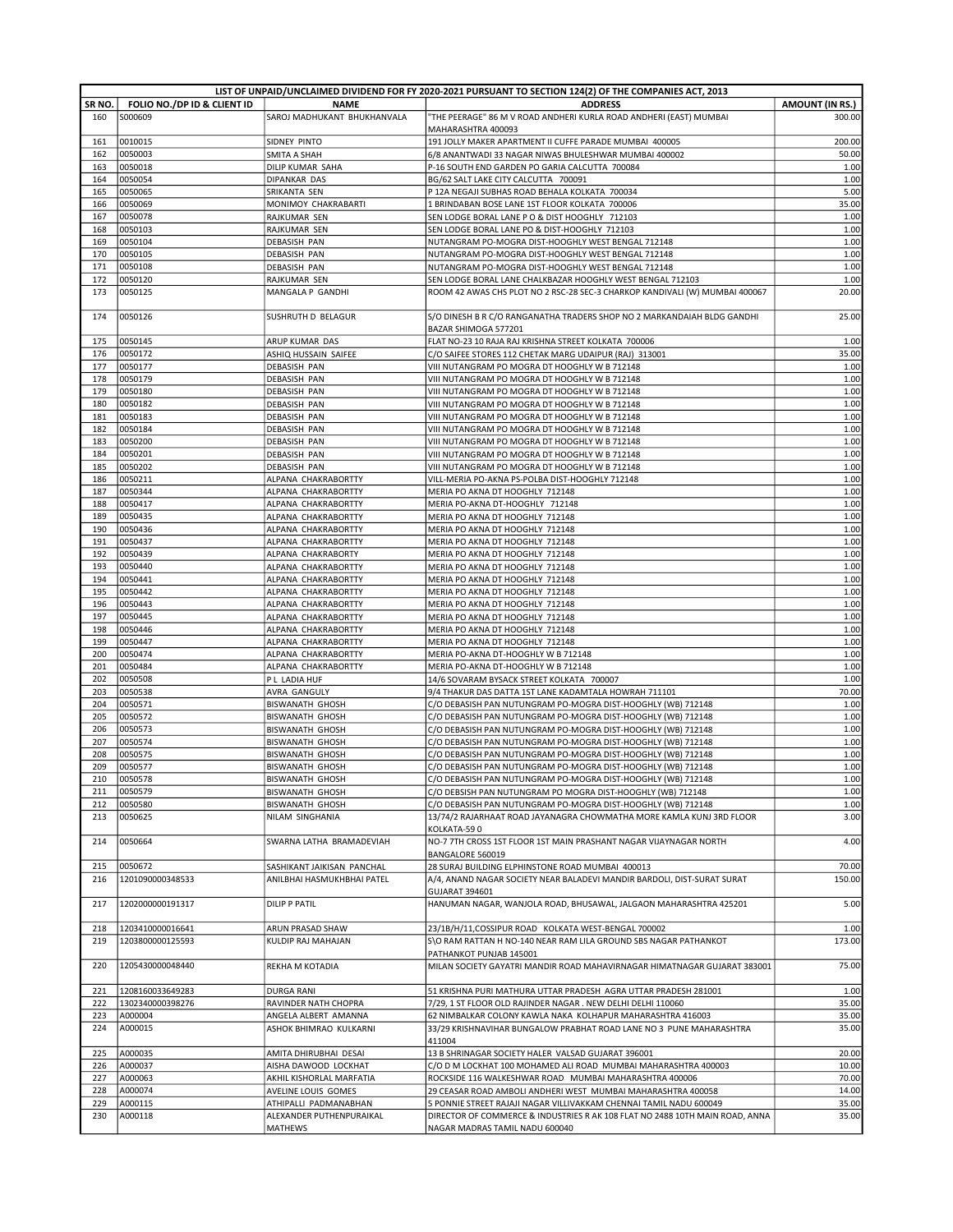|            |                             |                                                      | LIST OF UNPAID/UNCLAIMED DIVIDEND FOR FY 2020-2021 PURSUANT TO SECTION 124(2) OF THE COMPANIES ACT, 2013                          |                        |
|------------|-----------------------------|------------------------------------------------------|-----------------------------------------------------------------------------------------------------------------------------------|------------------------|
| SR NO.     | FOLIO NO./DP ID & CLIENT ID | <b>NAME</b>                                          | <b>ADDRESS</b>                                                                                                                    | <b>AMOUNT (IN RS.)</b> |
| 231        | A000120                     | ANANT PURUSHOTTAMRAO PANDE                           | PAARTH BUILDING R K SARKARS HOUSE NEAR PRATIBHA NIKETAN HIGHSCHOOL<br>KAILASNAGAR, NANDED 431605                                  | 35.00                  |
| 232        | A000134                     | A SAKARAMARAO                                        | FLAT NO 5 PARIJAT PLOT NO 60 SIXTY FEET ROAD GHATKOPAR MUMBAI MAHARASHTRA<br>400077                                               | 35.00                  |
| 233        | A000169                     | ANJALI NANGIA                                        | 20 NISHAT LITTLE GIBBS ROAD MALABAR HILL MUMBAI MAHARASHTRA 400006                                                                | 70.00                  |
| 234        | A000202                     | ANIMA DAS                                            | 4 GHOSH PARA LANE KOLKATA WEST BENGAL 700036                                                                                      | 35.00                  |
| 235        | A000208                     | <b>ATUL TANDAN</b>                                   | A601 CHANCHAL KALYAN COMPLEX YARI ROAD, VERSOVA, MUMBAI MAHARASHTRA<br>400061                                                     | 100.00                 |
| 236        | A000261                     | ARVIND PADAMSHI MARU                                 | 4 OSWAL COLONY SUMAIR CLUB ROAD JAMNAGAR GUJARAT 361005                                                                           | 100.00                 |
| 237        | A000269                     | ANANDKUMAR PODAR                                     | RADHA KUNJ 10/10 AZAD NAGAR SOCIETY N S ROAD 1, J V P D SCHEME VILE PARLE<br>(WEST), MUMBAI 400056                                | 25.00                  |
| 238        | A000270                     | ANANDKUMAR PODAR                                     | RADHA KUNJ 10/10 AZAD NAGAR SOCIETY N S ROAD 1, J V P D SCHEME VILE PARLE                                                         | 10.00                  |
| 239        | A000267                     | ANANDKUMAR PODAR                                     | (WEST), MUMBAI 400056<br>RADHA KUNJ 10/10 AZAD NAGAR SOCIETY N S ROAD 1, J V P D SCHEME VILE PARLE                                | 25.00                  |
| 240        | A000271                     | ANANDKUMAR PODAR                                     | (WEST), MUMBAI 400056<br>RADHA KUNJ 10/10 AZAD NAGAR SOCIETY N S ROAD 1, J V P D SCHEME VILE PARLE                                | 50.00                  |
| 241        | A000295                     | ALIASGHER ABDULLAH HAIDERMOTA                        | (WEST), MUMBAI 400056<br>4/3335, FAKHRI MAKAN HAIDERALI KASSAMJI STREET ZAMPA BAZZAR, BEGAMPURA                                   | 35.00                  |
| 242        | A000394                     | AJAY KUMAR PODDAR                                    | SURAT GUJARAT 395003<br>PODDAR SECURITY PLUS LAL BAGH (NEAR TOWN HALL) DARBHANGA 845 004 BIHAR 0                                  | 50.00                  |
| 243        | A000418                     | ARATI DAS                                            | 106 RAJDANGA MAIN RD BAZAR MOR, EAST KOLKATA TOWNSHIP KOLKATA WEST BENGAL                                                         | 1.00                   |
|            |                             |                                                      | 700107                                                                                                                            |                        |
| 244        | B000005                     | BHAGUBHAI AMTHALAL GANDHI                            | 146 A JAIN SOCIETY FIRST FLOOR SION ROAD MUMBAI MAHARASHTRA 400022                                                                | 4.00                   |
| 245        | B000006                     | BAKTHAVACHALU BASKARAN                               | 78 PERUMAL KOLI ST TINDIVANAM S A DIST MADRAS TAMIL NADU 604001                                                                   | 70.00                  |
| 246        | B000052                     | <b>BELIDE MARKANDEYAS</b>                            | J P N ROAD WARANGAL ANDHRA PRADESH 506002                                                                                         | 70.00                  |
| 247<br>248 | B000067<br>B000070          | <b>BAIJNATH PRASAD</b><br><b>BHARAT PRASAD GUPTA</b> | 6/2 L COSSIPUR ROAD KOLKATA WEST BENGAL 700002<br>14 CIRCULAR GARDEN REACH ROAD KIDDERPORE KOLKATA WEST BENGAL 700023             | 70.00<br>35.00         |
|            |                             |                                                      |                                                                                                                                   |                        |
| 249        | B000071                     | BELADI PANDURANG KAMATH                              | 9/102 1ST FLOOR MHP II, NEW MHADA COMPLEX OPP TARAPORE TOWERS, ANDHERI (W)<br>MUMBAI MAHARASHTRA 400053                           | 35.00                  |
| 250        | B000081                     | BHAGWANDAS RATANSEY JERAJANI                         | 16 A DR M B VELKAR STREET MUMBAI MAHARASHTRA 400002                                                                               | 25.00                  |
| 251        | B000101                     | <b>B S KANAKA LAKSHMAMMA</b>                         | 492 BURUGAL MUTT ROAD VISVESWARAPURAM BANGALORE KARNATAKA 560004                                                                  | 1.00                   |
| 252        | B000157                     | BERNADETTE DCUNHA                                    | 386/C JAGMOHANDAS BLDG GROUND FLR GIRGAUM RD MUMBAI MAHARASHTRA 400002                                                            | 119.00                 |
| 253        | C000002                     | CHETAN ANAND                                         | F/189 SARITA VIHAR P O BADARPUR NEW DELHI DELHI 110044                                                                            | 35.00                  |
| 254        | C000010                     | CYRUS E LALKAKA                                      | 904 CUMBALLA CREST 42 PEDDAR ROAD MUMBAI MAHARASHTRA 400026                                                                       | 25.00                  |
| 255        | C000015                     | C H MEENAKSHI                                        | SRAVANTHI APARTMENTS 40-1/1-18/A, FLAT NO1 BESIDE F C I BUILDING, MOGALRAJU<br>PURAM VIJAYAWADA ANDHRA PRADESH 520010             | 20.00                  |
| 256        | C000058                     | CHANDRA SHEKAR BISAL                                 | LINE NO 9, INDIA JUTE MILL 45 DR M L BHATTACHARYA ST P O SERAMPORE, DIST<br>HOOGHLY W BENGAL WEST BENGAL 0                        | 35.00                  |
| 257        | C000063                     | C S SRINIVASA RAO                                    | NO.2974, 17TH CROSS BSKII STAGE, K R ROAD BANGALORE KARNATAKA 560070                                                              | 14.00                  |
| 258<br>259 | C000146<br>D000009          | CHAND DEVI DAMANI<br>D BALASUBRAMANIAM               | 2 ELEPHANT GATE STREET CHENNAI TAMIL NADU 600079<br>PLOT NO 12-C, 2ND SEAWARD ROAD VALMIKI NAGAR THIRUVANMIYUR MADRAS TAMIL       | 35.00<br>35.00         |
| 260        | D000030                     | DINYAR FARDOONJI BHAGAT                              | NADU 600041<br>788 PARSI COLONY DADAR MUMBAI MAHARASHTRA 400014                                                                   | 35.00                  |
| 261        | D000058                     | DAWOOD MOIZBHAI BAHRAINWALA                          | SAGAR CLASSIC. 11TH FLOOR. FLAT NO- CLARE ROAD BYCULLA MUMBAI MAHARASHTRA                                                         | 25.00                  |
| 262        | D000072                     | DEVANASETTY NAGESWARA RAO                            | 400008<br>BEZWADA VENKANNA & SONS MAIN ROAD RAJAHMUNDRY ANDHRA PRADESH 533001                                                     | 35.00                  |
| 263        | D000079                     |                                                      |                                                                                                                                   | 35.00                  |
| 264        | D000099                     | DHARAM PAL CHADHA<br>D S CHANDRA KANTHAMMA           | 2B PRITAM ROAD DEHRADUN UTTAR PRADESH 248001<br>C/O D SATHYANARAYANA GUPTA 27/3 7TH MAIN 2ND BLOCK JAYANAGAR BANGALORE            | 1.00                   |
|            |                             |                                                      | KARNATAKA 560011                                                                                                                  |                        |
| 265        | D000100                     | DINDIGUL SUNDARAM<br><b>KRISHNAMOORTHY</b>           | D-111A, SANGEETHA COLONY K K NAGAR CHENNAI TAMIL NADU 600078                                                                      | 10.00                  |
| 266        | D000103                     | D SATHYA NARAYANA GUPTA                              | 27/3 7TH MAIN 2ND BLOCK JAYANAGAR BANGALORE KARNATAKA 560011                                                                      | 1.00                   |
| 267        | D000118                     | DRUPADKUMAR KIKABHAI THAKORE                         | WESTERN INDIA COLONY NILKANTH NAGAR KANKARIA AHMEDABAD GUJARAT 380022                                                             | 35.00                  |
| 268        | D000130                     | D P DHAR CHOUDHARY                                   | ASHAAVARI,# 172 B, SHOBHA MALACHITE PHASE III JAKKUR POST BANGALORE 560064                                                        | 4.00                   |
| 269<br>270 | D000151<br>D000199          | DEEPAK AMRUTLAL SHAH<br><b>DEVANG PARIKH</b>         | D/34, BHANGWADI KALBADEVI ROAD MUMBAI MAHARASHTRA 400002<br>G-84, GUJARATHI SOCIETY NEHRU ROAD VILE PARLE EAST MUMBAI MAHARASHTRA | 12.00<br>100.00        |
| 271        | D000219                     | DHARMESH DESAI                                       | 400057<br>A/9 PARUL KUNJ 267 S V PATEL ROAD BORIVALI (WEST) MUMBAI MAHARASHTRA 400092                                             | 20.00                  |
| 272        | D000229                     | DAKSHESH BHASKARRAY VYAS                             | A-54 SHIVANJALI SOCIETY, B/H GERI , B/H "YASH" COMPLEX, GOTRI ROAD, GOTRI,                                                        | 50.00                  |
| 273        | D000260                     | DIPAKKUMAR KANTILAL MODI                             | VADODARA 390021<br>515 VACHLIPOLE NAVOVAS CITY DANAPITH OPP AMC BLDG AHMEDABAD AHMEDABAD                                          | 25.00                  |
| 274        | E000003                     | ESWARA CHANDRA VIDYA SAGAR                           | 380001<br>C/O G S CHANDRASHEKAR NO 68/20 5TH CROSS ROAD, HANUMANTHA NAGAR                                                         | 1.00                   |
|            |                             |                                                      | BANGALORE KARNATAKA 560019                                                                                                        |                        |
| 275        | E000010                     | EDGAR TERENCE JULIAN                                 | 10 SAVIO HOUSE PLOT NO 146 VADALA MUMBAI MAHARASHTRA 400031                                                                       | 91.00                  |
| 276        | F000001                     | FRANCIS DSOUZA                                       | B-9 B WING FLAT NO 4 SUCHIDAM NEAR DINDOSHI BUS DEPOT MULUND LINK ROAD,<br>MALAD (E) MUMBAI MAHARASHTRA 400097                    | 70.00                  |
| 277        | F000003                     | FALI MANECKJI TUREL                                  | 722 DINSHAH MASTER ROAD PARSI COLONY DADAR MUMBAI MAHARASHTRA 400014                                                              | 84.00                  |
| 278        | F000011                     | FRAMJI SORABJI WADIA                                 | BLOCK NO 4 MALCOLM BAUG JOGESHWARI MUMBAI MAHARASHTRA 400060                                                                      | 25.00                  |
| 279        | G000023                     | <b>GUPI GHOSE</b>                                    | 79/4/2C RAJA NABA KISSEN STREET KOLKATA WEST BENGAL 700005                                                                        | 50.00                  |
| 280        | G000036                     | GOPALDAS JAMNADAS VED                                | TRIBHUVANDAS PURUSHOTTAMDAS & CO SUBHASH CHOWK JALGAON MAHARASHTRA<br>425001                                                      | 35.00                  |
| 281        | G000070                     | GOURISHANKAR RAMCHANDRA<br>KULKARNI                  | A-16, GANESH PRASAD SLEATER ROAD GRANT ROAD MUMBAI MAHARASHTRA 400007                                                             | 35.00                  |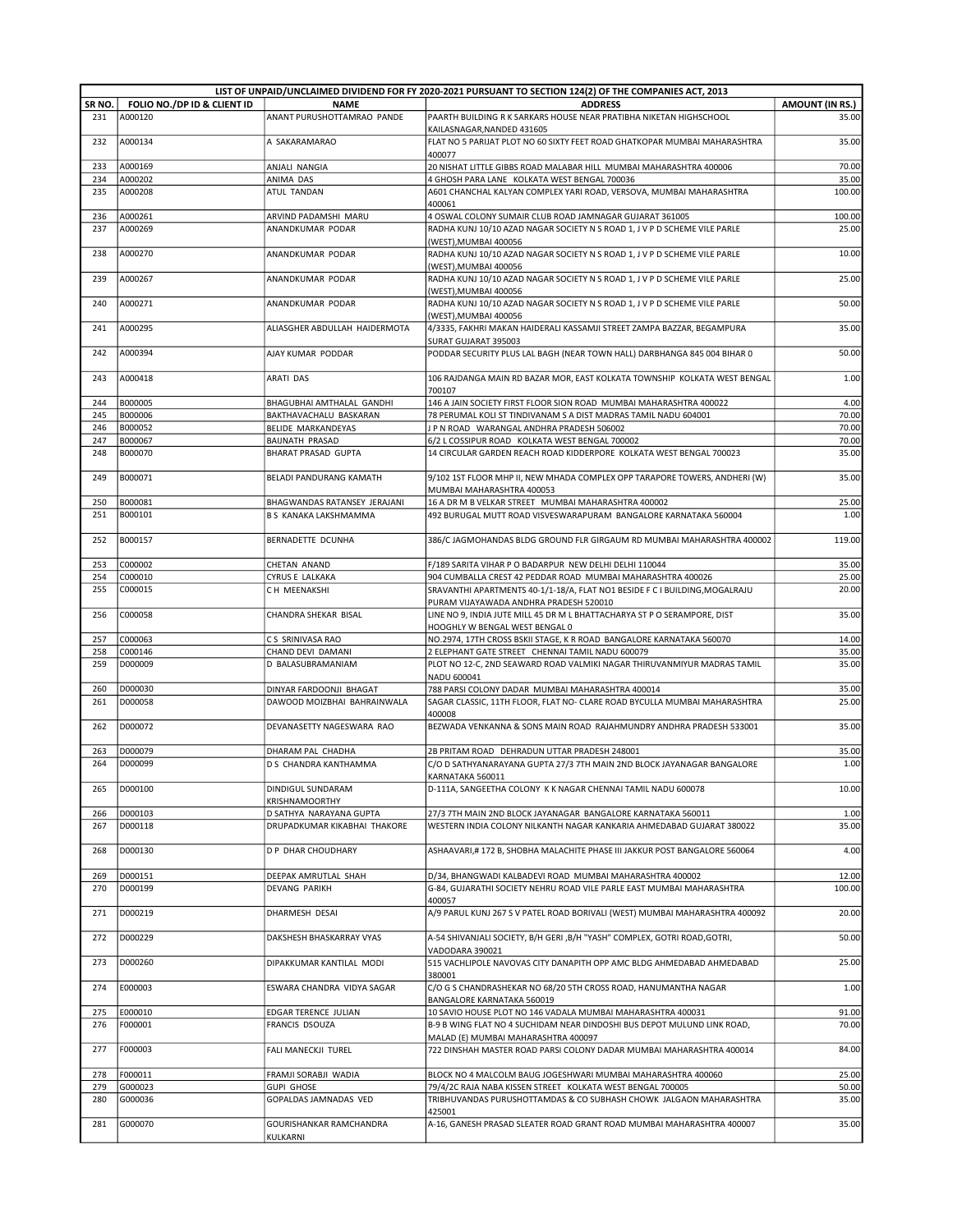|        |                             |                                                           | LIST OF UNPAID/UNCLAIMED DIVIDEND FOR FY 2020-2021 PURSUANT TO SECTION 124(2) OF THE COMPANIES ACT, 2013 |                        |
|--------|-----------------------------|-----------------------------------------------------------|----------------------------------------------------------------------------------------------------------|------------------------|
| SR NO. | FOLIO NO./DP ID & CLIENT ID | <b>NAME</b>                                               | <b>ADDRESS</b>                                                                                           | <b>AMOUNT (IN RS.)</b> |
| 282    | G000087                     | GAJANAN VINAYAK VIJAYAKAR                                 | 16 PUSHPA GANDHA APPASAHEB MARATHE MARG PRABHADEVI MUMBAI MAHARASHTRA<br>400025                          | 70.00                  |
| 283    | G000093                     | <b>GOURI SEAL</b>                                         | 44 SIKDARPARA STREET KOLKATA WEST BENGAL 700007                                                          | 10.00                  |
| 284    | G000179                     | <b>GURCHARAN SINGH</b>                                    | 244 SANT NAGAR NEW DELHI 65 DELHI 0                                                                      | 100.00                 |
| 285    | H000001                     | HALADY ANANTHAPAD MANABHA<br>NAYAK                        | FLAT NO.2, HARI OM APARTMENTS PLOT NO193, KANBAI SECTION, AMBERNATH THANE<br>MAHARASHTRA 421501          | 25.00                  |
| 286    | H000008                     | HARESH CHAMANRAY MAJMUNDAR                                | B7 HIMADRI APTT, NEAR JUDGES BUNGLOW NO26 REMCHAND NAGAR, BODAKDEV<br>AHMEDBAD GUJARAT 380054            | 35.00                  |
| 287    | H000015                     | HOSANG ERUVHSHAH ENGINEER                                 | 61 ARSIWALLA BLDG 1ST FLOOR FLAT NO 20 WODE HOUSE ROAD COLABA MUMBAI<br>MAHARASHTRA 400005               | 35.00                  |
| 288    | H000021                     | H G PHANI RAJ                                             | 174, SRINIDHI G K W LAYOUT VIJAYANAGAR BANGALORE KARNATAKA 560040                                        | 5.00                   |
| 289    | H000033                     | <b>HARIDAS K PRABHU</b>                                   | 12 NIRMAL NIWAS AICO BOONAGAR BTM IST STAGE BANGALORE KARNATAKA 560068                                   | 35.00                  |
| 290    | H000043                     | HAKIMUDDIN NAZARALLI KACHWALA                             | 257 BUDHWAR PETH POONA MAHARASHTRA 411002                                                                | 96.00                  |
| 291    | H000061                     | HOMI RUSTOMJI LAKDAWALA                                   | A-6 CUSROM BAUG MUMBAI MAHARASHTRA 400001                                                                | 70.00                  |
| 292    | H000067                     | H S GOVINDARAJ                                            | RAJU BROS FANCY CLOTH MERCHANTS 48-49 QUADRANT SQUARE BANGALORE                                          | 49.00                  |
| 293    | H000104                     | <b>HELEN PINTO</b>                                        | KARNATAKA 560001<br>205/6,CLOVER MYSTIQUE ROAD 3/C, KALYANI NAGAR PUNE 411006                            | 70.00                  |
| 294    | H000159                     | H P PAAVANASHREE                                          | 174, SRINIDHI GKW LAYOUT VIJAYANAGARA BANGALORE KARNATAKA 560040                                         | 2.00                   |
| 295    | H000183                     | HITESH V SHAH                                             | 22, JAY GOPAL IND. ESTATE BS X ROAD DADAR (WEST) MUMBAI MAHARASHTRA 400028                               | 50.00                  |
| 296    | 1000014                     |                                                           | 6 PRABHAT B ROAD CHURCHGATE MUMBAI MAHARASHTRA 400020                                                    | 50.00                  |
| 297    | 1000020                     | INDIRA NANIKRAM BHARVANI<br>ILLINDALA VINAYA BHOOSHAN RAO | C/O DR V V NARAYANA MURTHY 2 2 647/103 CENTRAL EXCISE COLONY, VIDYNAGAR                                  | 84.00                  |
|        |                             |                                                           | HYDERABAD ANDHRA PRADESH 500013                                                                          |                        |
| 298    | 1000039                     | INDRANI MUKHERJEE                                         | 9/IC DHARMOTALA ROAD KASABA KOLKATA WEST BENGAL 42                                                       | 1.00                   |
| 299    | IN30002010136604            | DAHYALAL KODARLAL RAVAL                                   | C2/21 MAHINDRA NAGAR MALAD E MUMBAI 400097                                                               | 35.00                  |
| 300    | IN30009510433076            | NANDINI MEHTA                                             | C/o IL & FS Ltd, IL & FS House Plot 14, Raheja Vihar Chandivili, Andheri East Mumbai<br>400072           | 70.00                  |
| 301    | IN30009510444634            | NANDINI MEHTA                                             | C/o IL& FS Ltd IL & FS House, Plot 14, Raheja Vihar, Chandivli, Andheri E, Mumbai 400072                 | 140.00                 |
| 302    | IN30210510011608            | <b>BISWANATH SAHOO</b>                                    | 23/B NETAJI SUBHASH ROAD 4TH FLOOR KOLKATA 700001                                                        | 1.00                   |
| 303    | IN30032710467696            | <b>SOMA BISWAS</b>                                        | C/O SAKTI PADA BISWAS VILL- RADHANAGAR P.O.- KAMGACHI DIST- NADIA 741254                                 | 2.00                   |
| 304    | IN30077310222844            | <b>BABUL KANTI DE</b>                                     | 20, RABINDRA SARANI BL-A, FLAT -304 LILUAH HOWRAH 711204                                                 | 1.00                   |
| 305    | IN30074910137365            | <b>BHARAT RATILAL THAKKER</b>                             | B-7, NILKANTH VILLA, NANDIVALI ROAD, OPP SANTI NAGAR, DOMBIVALI (EAST), DIST<br><b>THANE 421201</b>      | 25.00                  |
| 306    | 1201910100185017            | RISHIKESH SHARMA                                          | C/O VISHWAKARMA WATCH CO. STATION ROAD SAMASTIPUR BIHAR 848101                                           | 22.00                  |
| 307    | IN30011810957740            | <b>BAISAKHI LAHA</b>                                      | 75 SITARAM GHOSH STREET KOLKATA 700009                                                                   | 1.00                   |
| 308    | IN30032710432766            | MANORANJAN SAHA                                           | 46 KRISHNA GOPAL JEW ROAD BIRATI NEAR MANDIR PARA KOLKATA 700051                                         | 1.00                   |
| 309    | IN30077310307025            | <b>SUBHRA PATRA</b>                                       | 131/H/30, RAJA RAJENDRALAL MITRA RD. KOLKATA 700085                                                      | 1.00                   |
| 310    | IN30021412538878            | KASHI NATH MANNA                                          | 314 M.N.K.ROAD KOL 36 SOUTH KOLKATA WEST BENGAL 700036                                                   | 1.00                   |
| 311    | IN30032710290534            | NILIMA SAHA                                               | 46, KRISHNA GOPAL JEW ROAD MANDIRPARA, P.O.BIRATI NEAR BIRATI STATION KOLKATA<br>700051                  | 1.00                   |
| 312    | IN30032710305155            | <b>BIKRAMJIT TALUKDER</b>                                 | 2/5A, MATRIMANDIR LANE P.O ALAMBAZAR NEAR DUNLOP BRIDGE KOLKATA 700035                                   | 2.00                   |
| 313    | IN30177412008394            | <b>ANKIT HANDA</b>                                        | 209 C PKT A MAYUR VIHAR 2 DELHI 110091                                                                   | 40.00                  |
| 314    | IN30026310072250            | SAILENDRA NATH DAS                                        | K.D. LODGE, 129, VIDYASAGAR SARANI, SEALPARA BARISHA CALCUTTA 700008                                     | 1.00                   |
| 315    | IN30220110546753            | SIVASANKARAN                                              | 14, FIRST MAIN ROAD SASIREKHA AMMAL NAGAR KANNADASAN NAGAR CHENNAI<br>600118                             | 1.00                   |
| 316    | IN30077310261100            | PARMESHWAR LAL LADIA                                      | 14/6, SOVARAM BYSACK STREET KOLKATA 700007                                                               | 1.00                   |
| 317    | IN30077310066923            | MADHUKAR KHETAN                                           | UJAAS APPARTMENT 69, S.K. DEV ROAD, LAKE TOWN 4TH BLOCK, 4TH FLOOR, FLAT NO.-<br>402 KOLKATA 700048      | 1.00                   |
| 318    | IN30032710076007            | <b>MANISH KHETAN</b>                                      | "UJAAS " 69/4/2, S. K. DEB ROAD, LAKE TOWN BLOCK NO -4, FLAT NO -402, KOLKATA<br>700048                  | 1.00                   |
| 319    | IN30154914922254            | RAJESH NATVARLAL PATEL                                    | 73 RAMESHWAR PARK SOCIETY NR GAURY CINEMA N H NO 8 ODHAN AHMEDABAD<br>382415                             | 200.00                 |
| 320    | IN30297810145125            | JYOTI KANA SANTRA                                         | G.N.Mukherjee Road Bansberia Hooghly 712502                                                              | 2.00                   |
| 321    | 1203000000022922            | TUHIN SUBHRA DEY                                          | FLAT NO. 5H, SHIVAM TOWER - B, AC-388, KRISHNAPUR MAIN ROAD, KOLKATA WEST                                | 2.00                   |
|        |                             |                                                           | <b>BENGAL 700102</b>                                                                                     |                        |
| 322    | 1203840000071137            | PRABHAT KUMAR CHAUDHURI                                   | KEOTA GARBAGAN P.O-SAHAGANJ HOOGHLY WEST BENGAL 712104                                                   | 1.00                   |
| 323    | IN30163740388762            | ALAVANDAR K                                               | 16/21 VALLUR NEDUM SALAI SUBASHNAGAR CHROMPET CHENNAI 600044                                             | 254.00                 |
| 324    | IN30051312420265            | KASHISH S RANGWANI                                        | ASHOKA SOCIETY FLAT NO 16 3RD FLOOR 430 PLOT 15TH ROAD KHAR WEST MUMBAI<br>400052                        | 35.00                  |
| 325    | IN30267933730929            | PANDIAN ILANGOVAN                                         | DODSAL PTE LTD PO BOX 701 ABU DHABI UAE 999999                                                           | 1.00                   |
| 326    | IN30267934000343            | ANAND VAIDYANATHAN                                        | SAFEWAY ENG SERVICES LLC PB 78 PC 124 RUSAYL INDUSTRIAL ESTATE ROAD NO 4C<br>OMAN 999999                 | 11.00                  |
| 327    | IN30267936237950            | ZOHAIR MOHEMMEDBHAI RANGWALA                              | PO BOX 1506 AZAIBA OMAN 130                                                                              | 5.00                   |
| 328    | IN30302850906395            | MUNISH JAIN                                               | HOUSE NO 6342 BLOCK 7 PADAM SINGH ROAD DEV NAGAR KAROL BAGH DELHI CENTRAL<br>DELHI 110005                | 3.00                   |
| 329    | IN30036020745983            | RUPESH DINESH SHAH                                        | 121/A SHANTI NAGAR 98 NEPENSEA ROAD MUMBAI 400006                                                        | 20.00                  |
| 330    | IN30290247196969            | RAGHURAM KRISHNAMURTHY                                    | PO BOX 134 RUWI OMAN 112                                                                                 | 4.00                   |
| 331    | IN30429528099688            | <b>KURIAN SIMON</b>                                       | VAM SYSTEM PO BOX 2228 DOHA DOHA 111111                                                                  | 4.00                   |
| 332    | 1201060500511260            | RAMBABU DUSAD                                             | B 640 41 SHYAM PATH MURLIPURA SCHEME VISHWAKARMA INDUSTRIAL AREA JAIPUR<br>RAJASTHAN 302013              | 3.00                   |
| 333    | 1302590000331747            | K.V. KRISHNAN                                             | #19(OLD), NEW NO.12, 1ST CROSS GUPTA LAYOUT ULSOOR BANGALORE KARNATAKA<br>560008                         | 27.00                  |
| 334    | 1201910300050146            | INDAR CHAND KARNAWAT                                      | S/1 & 64 I.C.KARNAWAT ADVOCATE CLIVE ROW R/NO 6/8 & 4 TH FLOOR KOLKATA WEST<br><b>BENGAL 700001</b>      | 1.00                   |
| 335    | IN30077310104592            | TAPAN KUMAR DAS                                           | 15, KALI DAS LANE P.O- BOWBAZAR KOLKATA 700012                                                           | 1.00                   |
| 336    | IN30069310106510            | JAGDISH PRASAD CHOUDHARY                                  | 16, MUNSHI SADRUDDIN LANE KOLKATA 700007                                                                 | 1.00                   |